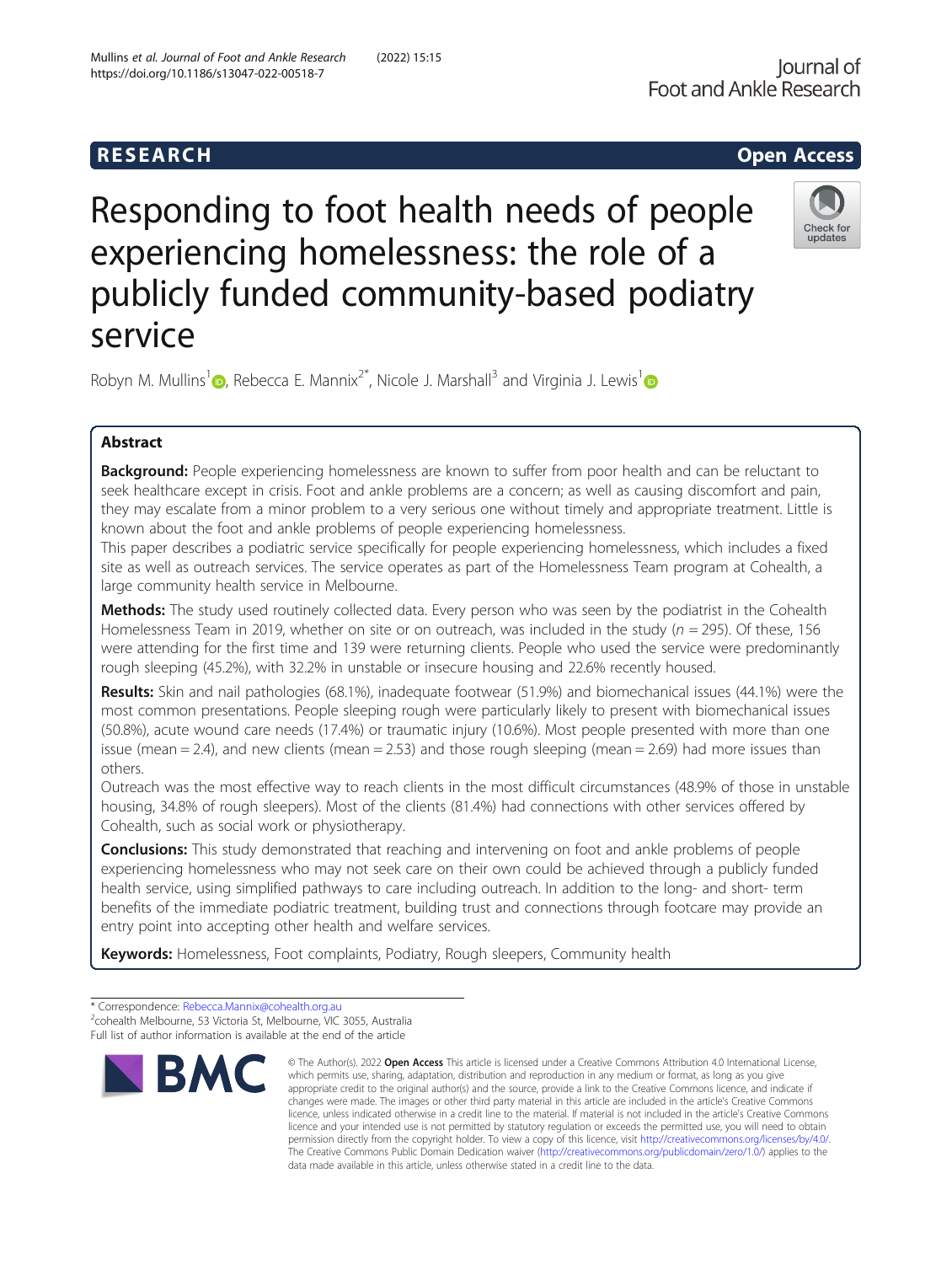# Background

#### Homelessness and health

It is well established that experiencing homelessness is associated with poor physical health, even in affluent countries with universal health care such as Australia [[1\]](#page-9-0). People experiencing homelessness are more likely than others to suffer from physical issues, including infectious diseases, musculoskeletal disorders, chronic disease and skin and foot problems, as well as having issues with mental health and problems with drugs and alcohol [[2\]](#page-9-0). Poor health outcomes can be exacerbated by seeking help late, after a crisis occurs. Davies and Wood identify three types of barriers to health care: personal barriers such as giving priority to immediate needs such as food and shelter, practical barriers such as getting to appointments, and relationship barriers such as being judged by health professionals [[2](#page-9-0)]. In this paper we look at a podiatry service which aims to overcome barriers to improve the foot and ankle health of people experiencing homelessness in Melbourne, Australia.

#### Homelessness in Australia

There is no consensus on a definition of what constitutes "homelessness", which is dependent on cultural and historical factors. In Australia, it is acknowledged that homelessness goes beyond not having a roof over one's head, or "houselessness", to not having a "home". In 2012, the Australian Bureau of Statistics (ABS) adopted a statistical definition of six categories of homelessness ranging from "improvised dwellings, tents or sleeping out" (sleeping rough) through to severely overcrowded dwellings [[3](#page-9-0)]. Based on this definition, 2016 Census data identified nearly 25,000 people experiencing homelessness, including 1123 who were sleeping rough [\[4](#page-9-0)].

In this paper, we have not utilised this statistical definition and measurement of homelessness but have adapted the broader cultural definitions first proposed by Chamberlin and MacKenzie [[5\]](#page-9-0) which classifies homelessness as primary (no conventional accommodation), secondary (unstable) and tertiary (insecure) accommodation (described in the Method section).

#### Foot and ankle health and homelessness

Foot and ankle health is an important component of overall health, and podiatric issues range from acute issues to chronic conditions. Foot and ankle problems are of concern not only because of the discomfort they can cause, but also because of the potential for an issue to escalate from a minor problem to a serious one if appropriate treatment is not accessed early enough. As one example, a simple abrasion which is not cared for appropriately may develop into cellulitis, which accounts for an estimated 11% of preventable hospitalisations in Australia [[6\]](#page-9-0).

Expected common presentations for podiatric care include skin and nail pathologies, foot infection, foot pain, ulceration, and diabetes-related foot concerns; however, there is little data available on the overall prevalence of foot conditions in the general population, or about conditions seen by podiatrists. Given this, it is not surprising that there is also little information about podiatric conditions in specific disadvantaged populations, such as people experiencing homelessness. A systematic review of the foot and ankle problems of people experiencing homelessness identified 17 studies, although these dated back to 1979 and some were described as methodologically weak [\[7](#page-9-0)]. This review found estimates of the prevalence of specific conditions among homeless populations varied greatly in different studies, which is not surprising given the differences in study methods and design. In some instances, study participants had presented specifically for foot care, but other studies involved screening in settings such as shelters. Additionally, some methods were based on self-report, while others included a clinical examination. Overall, the reviewed studies pointed to high levels of corns and calluses, nail pathologies and infections in homeless populations, as well as higher levels of tinea pedis, foot pain and difficulties walking than in comparison groups that were housed.

A number of studies have considered causal risk factors for poor foot and ankle health. Correctly fitted footwear is important to prevent friction, trauma, and musculoskeletal injury, but it has been demonstrated that many adults in the general population (63–72%) do not wear correctly fitted shoes  $[8]$  $[8]$ . The potential impacts of this are exacerbated amongst people experiencing homelessness who lack the resources to access appropriate footwear even if they would like it. For example, people using a specific homeless health service in the United States (the Bowery, New York city) were more likely than clients at a private clinic to be wearing shoes up to 1.5 sizes wrong for their feet [[9](#page-9-0)]. The benefits of correctly fitted footwear have been documented. A small study has shown that people experiencing homelessness reported a reduction in pain as well as improved walking speeds six weeks after being provided with correctly fitted sports shoes [[10](#page-9-0)]. Well-fitted footwear is particularly important for anyone with diabetes as they may be unaware of ulceration if it occurs due to peripheral neuropathy [\[11\]](#page-9-0). The International Working Group on the Diabetic Foot recognises the importance of preventing foot ulcers, given their very high prevalence and risk of recurring, and the negative impact on individuals and health systems [[12](#page-9-0)]. Foot ulceration has been reported as a major risk factor for hospital admission and amputation in individuals with diabetes [\[13](#page-9-0)].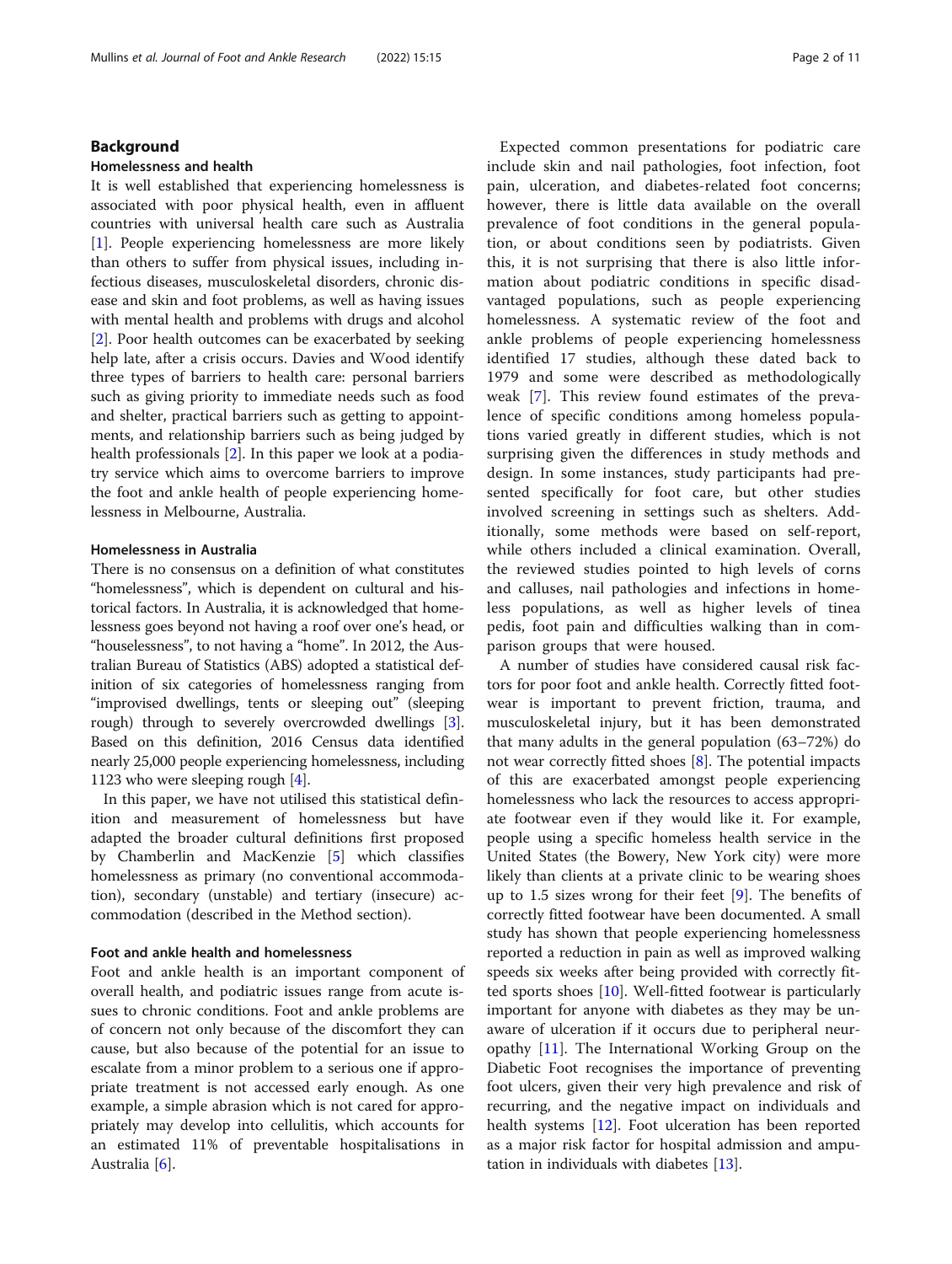#### Use of podiatry

In Australia, which has a population of approximately 25 million, there were 3.3 million publicly funded podiatric visits [\[14\]](#page-9-0) and 2.8 million privately funded ones [[15](#page-9-0)] in the financial year 2017–2018. This points to a high level of demand for podiatric care across the community. However, many people report that podiatry is too expensive and that they would go to a general practitioner if they had a problem with their feet [[16](#page-9-0)]. Foot pain in itself is not enough to motivate most people to attend a podiatrist, and men and young people may be least likely to act on their pain  $[8, 17]$  $[8, 17]$  $[8, 17]$ . Even among a group with a chronic health condition known to cause foot problems, rheumatoid arthritis, the decision to see a podiatrist was not seen as a priority [[18](#page-10-0)]. These findings suggest that those who are marginalised for a variety of reasons including precarious housing status, may be reluctant to attend mainstream health services for foot care.

#### A podiatry service for people experiencing homelessness

This study reports on a no cost podiatric service offered by a large community health service to people experiencing any type of homelessness, whether they be sleeping rough, in crisis accommodation, couch surfing or other inadequate accommodation. Care is also provided to those who have been recently housed, but who are still considered to be at risk of experiencing homelessness again unless appropriate supports are in place.

Cohealth is one of Australia's largest community health services, operating at multiple sites across 10 local government areas in Melbourne. It offers a wide range of low-cost health and welfare services including general practice, nursing, dental, physiotherapy, social work, occupational therapy, dietetics, diabetes nurse educators and counselling [[19](#page-10-0)]. Podiatry services are offered at seven sites as part of an integrated, multi-disciplinary primary health care model. The types of services offered at each site are tailored to the local community needs. The Homeless Team operates from a site in central Melbourne and specifically targets people experiencing issues with accessing and maintaining adequate housing. As well as fixed site services, the Homelessness Team also operates an assertive outreach model, offering a drop-in health service at places where people experiencing homelessness gather. One podiatrist works as a sole practitioner within a multidisciplinary team and can refer clients to services at any Cohealth site. People can self-refer to the homelessness podiatry service or be referred there by Cohealth practitioners working in other areas, other homelessness organisations, or other health services.

The Cohealth homelessness podiatry service operates four days per week, partly in a central city location and partly through outreach. People experiencing any type of homelessness as well as those who are recently housed but still considered to be at risk of homelessness--due to recent experiences of homelessness, or the presence of complex mental health and/or substance abuse issues- are able to make an appointment to see the podiatrist. Care is taken to ensure that appointments are wellspaced out to allow time for some of those who are sleeping rough to be seen opportunistically, rather than being expected to make and attend an appointment. As well as allowing for immediate treatment, this can help build rapport and assist in improving health literacy. No appointment is required when the podiatrist conducts outreach at other services.

Cohealth works collaboratively with other not-for-profit organisations providing health care and support to people experiencing homelessness. Bolton Clarke (formerly the Royal District Nursing Service) is one of Australia's largest not-for-profit providers of community nursing services, and operates a Homeless Person's Program (HPP), working collaboratively with a range of providers [\[20](#page-10-0), [21](#page-10-0)]. Accessing adequate quality footwear can be challenging for Cohealth's clients. In order to provide good quality sports shoes (mainly second-hand) and new socks to clients in need, Cohealth partners with Footscape, a local charity founded by a podiatrist to address footwear inequality [[22](#page-10-0)].

#### Aim

The purpose of this paper is to describe the types of clients who received help from the homelessness podiatrist, and the conditions for which they sought help. Any link between the type of homelessness they were experiencing at the time of presentation and the presenting conditions was explored. Additionally, given existing reports of barriers to healthcare seeking among people experiencing homelessness, the way people first came to access the service is explored.

# Method

#### Setting

The study was conducted at the podiatry clinic in an inner-city community health service specifically for people experiencing homelessness. Data was also collected when the podiatrist conducted outreach at other homelessness services.

# Participants

Routinely collected data from everyone who was seen by the podiatrist in the Cohealth Homelessness Team in 2019, either on-site or on outreach, was included in this study. Data were taken from the first visit by new clients, and from the first visit in 2019 for returning clients. Thus, each client is only represented in the data once.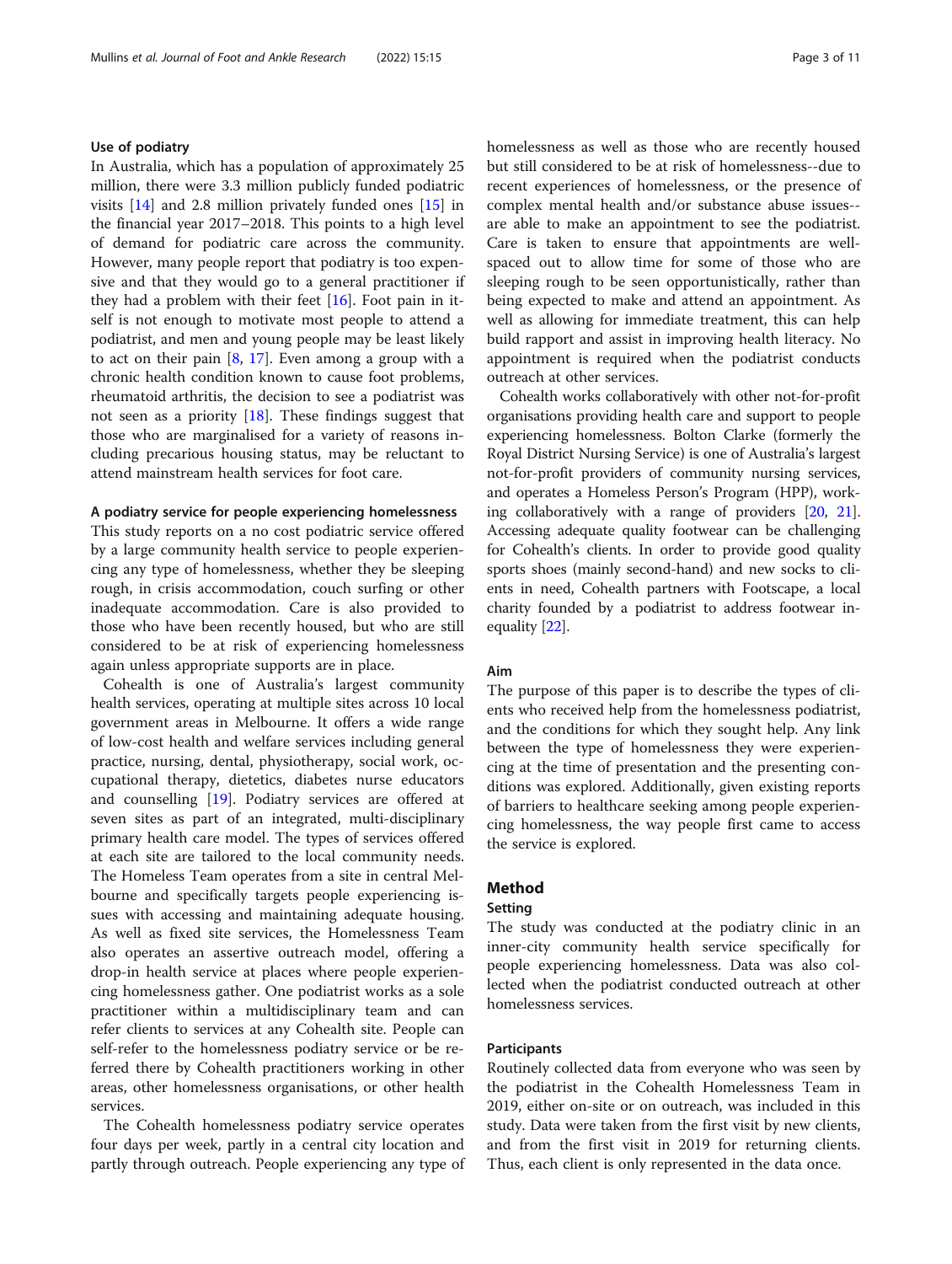# Design and data collection

Information is collected from all attendees at the community health service as part of routine data collection to allow for service evaluation and research. All clients are asked at the time of registration to consent to their deidentified data being used for service provision, and for quality improvement and research. The project had ethical approval from both La Trobe University (HEC21028) and Cohealth (HEAG2101).

All data collected at the podiatry clinic in 2019 were analysed to develop a profile of the clients using the service, look at the types of problems clients presented with, how they found out about the podiatry service and whether they had connections with other parts of the community health service. The podiatrist who has provided the clinical care in the homelessness service for 10 years (REM) reflected on her experience in response to the question "What would you tell someone who wants to set up a similar podiatry service?"

Two Cohealth podiatry staff (REM and NJM who is the Practice Excellence Coach for the podiatrists across all Cohealth sites) reviewed clinical notes and coded the presenting complaints. Table 1 describes the categories used.

Categorisation was cross-checked and uncertain data were resolved through discussion between the clinically qualified authors and de-identified data were entered into an Excel spreadsheet by the Cohealth staff (NJM, REM).

The source of referral to the podiatry service was classified as:

- Specialist nurse
- Internal Cohealth staff
- External homelessness support service
- Self or a friend

• Outreach by the Cohealth podiatrist

Additionally, whether clients had connections with other programs or services in Cohealth was recorded as "yes, had connections" or "no, did not have other connections".

University staff (RMM) assigned codes to housing status and to source of referral. Housing status was classified based on the cultural definition of homelessness first proposed by Chamberlain and MacKenzie in 1992 [\[5\]](#page-9-0).

- Primary homelessness describes those without conventional accommodation, such as sleeping rough or squatting
- Secondary homelessness is unstable housing, such as emergency accommodation and couch surfing
- Tertiary homelessness describes below standard housing, without security of tenure, such as boarding houses

People who have been recently housed (less than 6 months) are also eligible to use this podiatry service, so this was added as a fourth housing status category (Recently housed).

The categories of secondary and tertiary housing each include a range of types of accommodation; for example, a person who is experiencing secondary homelessness may be temporarily staying with relatives or could be accommodated in a boarding house with shared facilities. Thus experiencing either secondary or tertiary homelessness is unlikely to affect foot health in a consistent way. Additionally, the number of people in the secondary and tertiary categories was relatively small, so there were too few to analyse reliably. Consequently, these two categories have been combined into one category for most analyses and the housing groups

| <b>Condition</b>                            | <b>Description</b>                                                                                                                                                                           |
|---------------------------------------------|----------------------------------------------------------------------------------------------------------------------------------------------------------------------------------------------|
| Skin and nail pathologies                   | hyperkeratosis (callous), heloma durum (corn) and all other skin and nail pathologies),                                                                                                      |
| Biomechanical                               | all musculoskeletal lower limb presentations                                                                                                                                                 |
| Acute wound care                            | including blisters and all stages of acute wounds                                                                                                                                            |
| Chronic wound care                          | not progressing through normal wound healing stages, and/or present for more than four weeks                                                                                                 |
| Fungal                                      | including tinea pedis of skin or nail                                                                                                                                                        |
| Infection (excluding Pitted<br>keratolysis) | Diagnosed on clinical visual signs only                                                                                                                                                      |
| Pitted keratolysis (PK)                     | categorised separately from infection as it is perceived to be more common among those sleeping rough than in the<br>rest of the population [23] and is preventable if treated appropriately |
| Traumatic injury                            | including lacerations, grazes, scratches, glass, injection site trauma and self-harm                                                                                                         |
| Diabetes care                               | Type 1 and Type 2                                                                                                                                                                            |
| Vascular conditions                         | including peripheral arterial disease, peripheral venous disorders                                                                                                                           |
| Footwear                                    | provided when possible if the client attended lacking footwear altogether, or with footwear which was inadequate<br>due to either the fit or condition                                       |

#### Table 1 Classification of presenting issues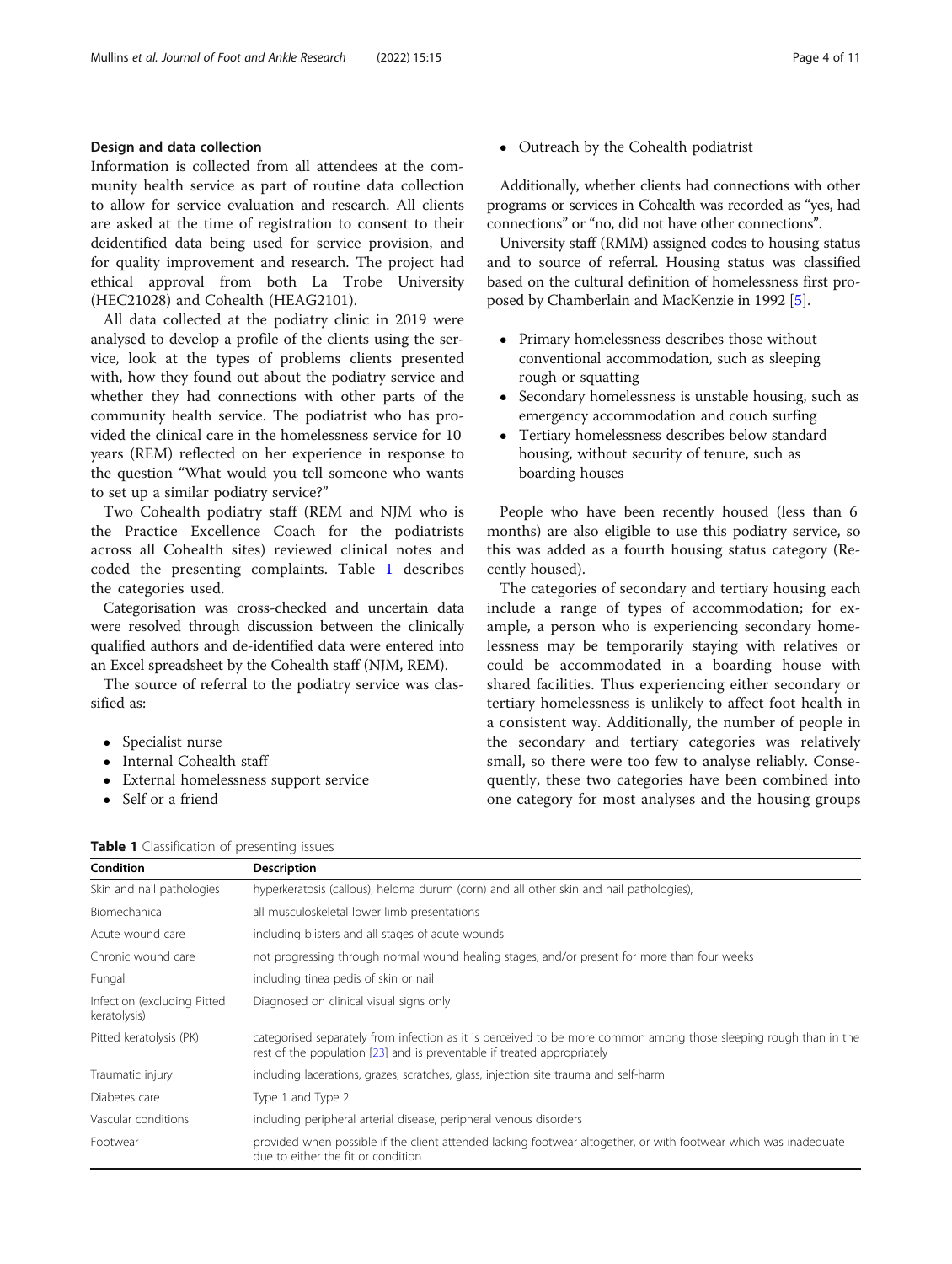described here are: rough sleeping, insecure/unstable housing, recently housed.

#### Data analysis

Variables available for analysis were sex, age (< 30, 31– 50, 50+), date of presentation, presenting issue, new or returning client, how the client found out about the service, whether the client was referred on to any other Cohealth service. Data were then analysed by the university staff (RMM, VJL) using SPSS 27 [\[24](#page-10-0)] Basic demographics including frequencies and means were calculated. Comparisons of distributions of nominal variables (demographics, presenting issues) across different groups (housing situation, new or returning client) were undertaken using chi-square. Welch's one-way analysis of variance (for variables with unequal variances) was used to compare the mean number of issues (continuous variable) for three independent categories (housing situation), with Games-Howell post hoc comparisons. An independent t-test was used to compare the mean number of issues for new and returning clients.

Four people who did not identify as male or female (two intersex, one transgender, one did not disclose) have been excluded from analyses of effects of sex but are included in all other analyses. Their exclusion from these analyses by sex is required for the statistical analyses, and to ensure that respondents are not identifiable. Three people's housing situation did not fit any classifications, so they are also excluded from the analyses of patterns of housing data but included in all others.

#### Results

In 2019, 295 individuals received care from the homelessness podiatrist, and there were 765 visits in total. Of the clients, 156 were attending for the first time and 139 were returning clients.

### Profile of service users

The service users were predominantly male (79%), and very few clients were under the age of 30 (8.1%, mean

Table 2 Demographics by housing status

age = 47.8). There was no significant association between the age and sex of clients ( $\chi^2$  = 1.39, df = 2, p = 0.5).

As the data in Table 2 demonstrate, nearly half the clients (45.2%) were sleeping rough and almost onequarter (22.6%) were recently housed. The others were in unstable (16.1%) or insecure housing (16.1%).

Age, sex, and new/repeat visit were all associated with the type of homelessness clients were experiencing. Men, new clients, and those aged 30–49 years were most likely to be sleeping rough.

#### Presenting issues

The issues clients presented with at their first visit in 2019 were coded into 11 categories, as described above.

As the data in Table [3](#page-5-0) indicate, more than two-thirds of clients presented with skin and nail pathologies, and more than half attended without adequate footwear, having footwear that fit poorly or was in poor condition, or lacking footwear altogether. Biomechanical issues and fungal infections were also quite prevalent, with nearly half presenting with biomechanical issues and nearly one-quarter with fungal issues. There were some significant associations between particular presenting issues and whether the client was new or returning. New clients presented with more acute wounds, vascular issues, and traumatic injury. Returning clients presented with more skin and nail pathologies, and diabetes. There was a tendency for more new clients to need adequate footwear, but the difference was not significant.

There were no significant differences in the conditions with which men and women presented. A high proportion of those seen by the podiatrist on outreach had fungal problems  $(34.9\%, \chi^2 = 10.95, df = 4, p = .027)$ , however there were no other differences for those who came to the service in different ways.

The need for care for skin and nail pathologies increased with age ( $\chi^2$  = 7.87, df = 4, P = .02), with nearly three-quarters of the oldest group (74.2%) requiring help in this area. The youngest clients were more likely to present with traumatic injury (20.8%) than either of the

| Unstable<br>Rough Sleeping<br>47 | Insecure | <b>Recently Housed</b> | $\mathbf{v}^2$ | $P=$ |
|----------------------------------|----------|------------------------|----------------|------|
|                                  |          |                        |                |      |
|                                  |          | 66                     |                |      |
| 16.1%                            | 16.1%    | 22.6%                  |                |      |
| 37.5%                            | 16.7%    | 4.2%                   | 38.45          | .001 |
| 14.9%                            | 19.9%    | 12.1%                  |                |      |
| 13.4%                            | 11.8%    | 37.8%                  |                |      |
| 16.7%                            | 16.2%    | 18.4%                  | 13.61          | .003 |
| 13.3%                            | 16.7%    | 40.0%                  |                |      |
| 20.9%                            | 15.0%    | 15.7%                  | 12.76          | .006 |
| 10.8%                            | 17.3%    | 30.2%                  |                |      |
|                                  |          | 47                     |                |      |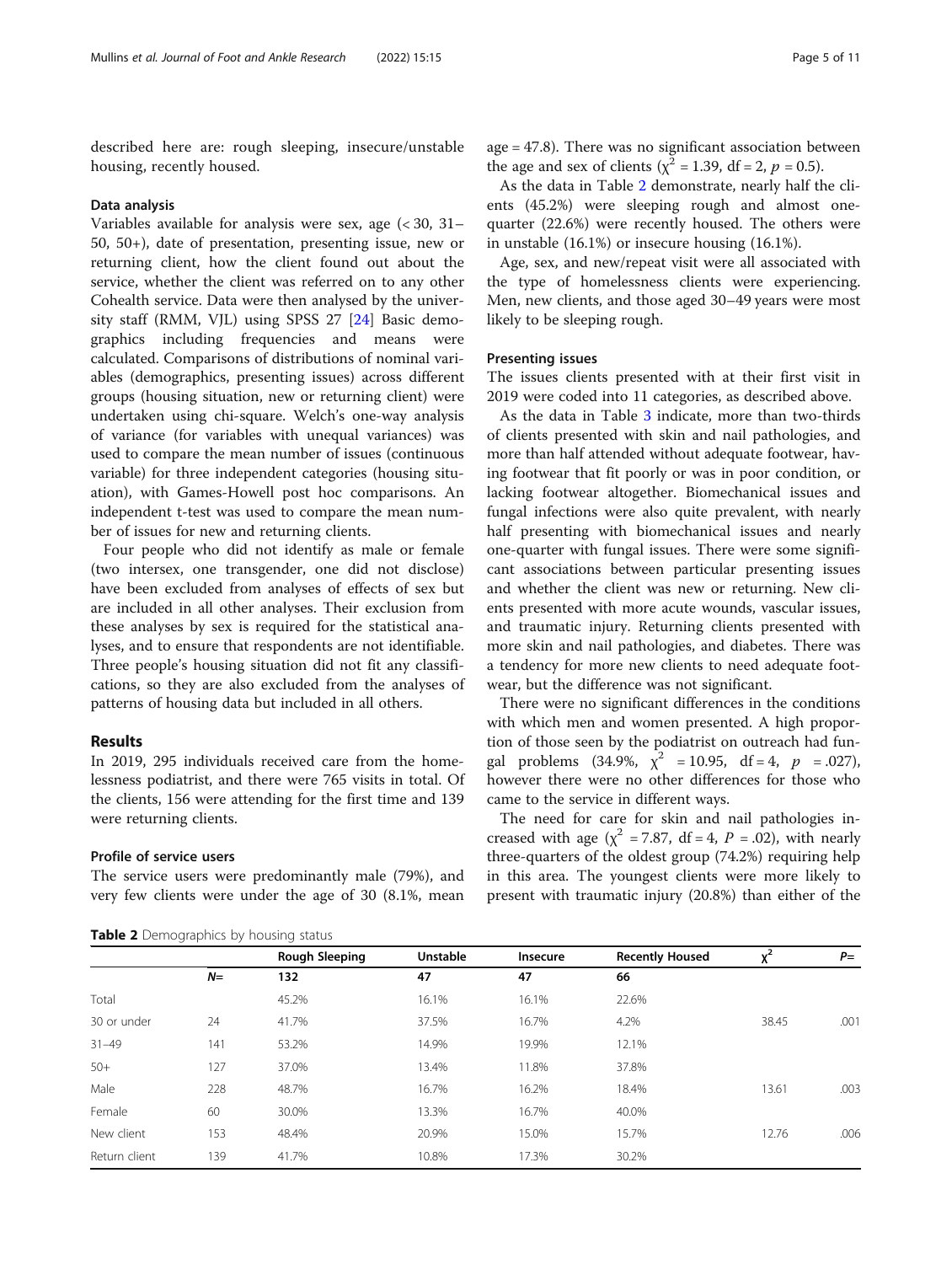|                           | Number with condition | Total %<br>$N = 295$ | New client<br>$N = 156$ | <b>Return client</b><br>$N = 139$ | $x^2=$ | $P=$              |
|---------------------------|-----------------------|----------------------|-------------------------|-----------------------------------|--------|-------------------|
| Skin and nail pathologies | 201                   | 68.1                 | 62.8                    | 74.1                              | 4.31   | .038              |
| Footwear                  | 153                   | 51.9                 | 57.1                    | 46.0                              | 3.57   | .059              |
| Biomechanical             | 130                   | 44.1                 | 48.1                    | 39.6                              | 2.16   | .142              |
| Fungal                    | 69                    | 23.4                 | 27.6                    | 18.7                              | 3.22   | .073              |
| <b>Diabetes</b>           | 45                    | 15.3                 | 8.3                     | 23.0                              | 12.27  | $.001*$           |
| Acute wound care          | 34                    | 11.5                 | 16.0                    | 6.5                               | 6.56   | $.01*$            |
| Vascular                  | 25                    | 8.5                  | 11.5                    | 5.0                               | 4.01   | $.045*$           |
| Traumatic injury          | 17                    | 5.8                  | 8.3                     | 2.9                               | 4.03   | $.045*$           |
| Chronic wound care        | 14                    | 4.7                  | 2.6                     | 7.2                               | 3.49   | .062              |
| Infection                 | 13                    | 4.4                  | 6.4                     | 2.2                               | 3.16   | .076              |
| Bacterial infection (PK)  |                       | 2.4                  | 3.8                     | 0.7                               |        | Too small to test |

<span id="page-5-0"></span>Table 3 Presenting conditions for new and returning clients (percentages)

\*Significant at  $p < 0.05$ ; Bonferroni correction applied to z-tests for independent proportions

older groups ( $\chi^2$  = 11.05, df = 4, p < .004), and the need for chronic wound care was very low in those aged 30– 49 years ( $\chi^2$  = 6.9, df = 4, p = .032). There were few clients who presented for traumatic injury (17 clients) or chronic wound care (14 clients) so although these differences are significant, they may not be very meaningful.

The presenting conditions of people in different housing situations were also considered (Table 4).

There were four conditions which affected people in one housing situation more than those in other situations, and in three cases it was those sleeping rough who were most impacted. They were more impacted by biomechanical issues, traumatic injury and the need for acute wound care. It was also notable that the only cases of PK were among those sleeping rough. In contrast, those who were recently housed were more likely to need treatment for skin and nail

pathologies, with 83.3% of this group presenting for this reason.

# Mean number of issues

The majority of those who attended the clinic presented with multiple issues, with only 19.3% having a single issue and the rest having up to six. Of those who had a single issue, mostly commonly it was skin and nail pathologies (47.4%), followed by biomechanical issues (26.3%) or inadequate footwear (15.8%).

The mean number of issues overall was 2.4, with most people having more than two issues and less than three. New clients presented with more issues than returning clients (2.53 cf. 2.26,  $t(292.4) = 2.16$ ,  $P = .031$ ), and those sleeping rough had more problems on average than those in unstable/insecure housing or those who were recently housed (2.69 cf. 2.18 or 2.14, F(2,173.76) = 9.14,

Table 4 Presenting conditions for clients by housing status (percentages)

|                            | N   | Total %<br>$N = 292$ | <b>Rough Sleeping</b><br>$N = 132$ | Unstable/insecure<br>$N = 94$ | <b>Recently housed</b><br>$N = 66$ | $x^2$ | $P=$    |
|----------------------------|-----|----------------------|------------------------------------|-------------------------------|------------------------------------|-------|---------|
| Skin and nail pathologies* | 199 | 68.2                 | $68.9^{a,b}$                       | $56.4^{b}$                    | $83.3^{a}$                         | 13.0  | $.001*$ |
| Footwear                   | 151 | 51.7                 | 51.5                               | 58.5                          | 42.4                               | 4.02  | .134    |
| Biomechanical              | 129 | 44.2                 | 50.8 <sup>a</sup>                  | $43.6^{a,b}$                  | $31.8^{b}$                         | 6.42  | $.04*$  |
| Fungal                     | 69  | 23.6                 | 25.8                               | 23.4                          | 19.7                               | .89   | .64     |
| <b>Diabetes</b>            | 44  | 15.1                 | 15.9                               | 13.8                          | 15.2                               | .186  | .91     |
| Acute wound care           | 33  | 11.3                 | $17.4^{\circ}$                     | 6.4 <sup>b</sup>              | $6.1^{a,b}$                        | 9.01  | $.01*$  |
| Vascular                   | 25  | 8.6                  | 10.6                               | 6.4                           | 7.6                                | 1.36  | .51     |
| Traumatic injury           | 17  | 5.8                  | 10.6 <sup>a</sup>                  | $3.2^{a,b}$                   | 0 <sup>b</sup>                     | 10.78 | $.005*$ |
| Chronic wound care         | 14  | 4.8                  | 5.3                                | 3.2                           | 6.1                                |       |         |
| Infection                  | 13  | 4.5                  | 6.8                                | 3.2                           | 1.5                                |       |         |
| Bacterial infection (PK)   | 7   | 2.4                  | 5.3                                | 0                             | $\mathbf{0}$                       |       |         |

-Cells too small to analyse

\* Significant difference p < .05; Bonferroni correction applied to z-tests for independent proportions - each subscript letter denotes a subset of housing categories whose column proportions do not differ significantly from each other at the .05 level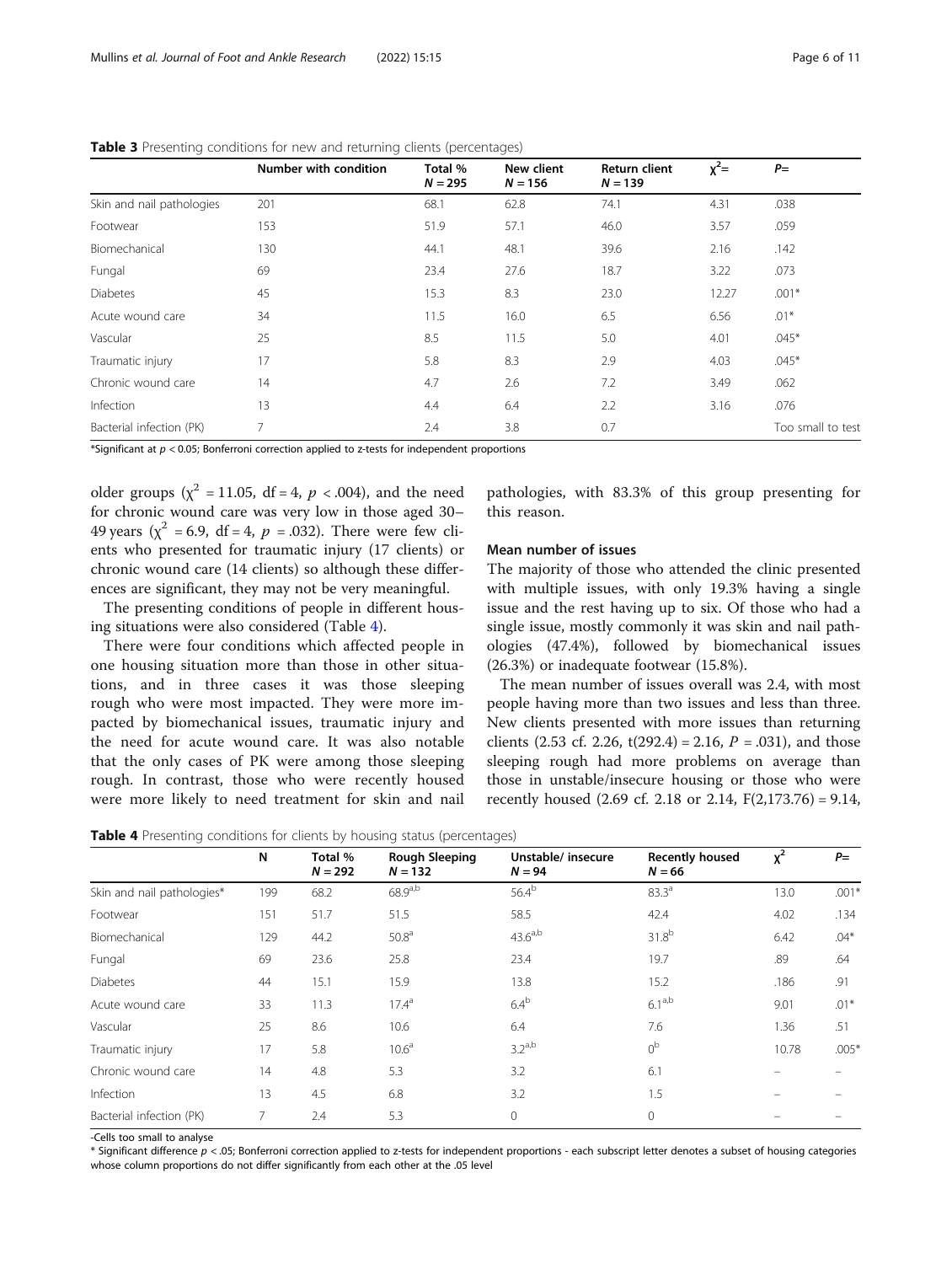|                            | Total<br>$N = 292$ | Rough Sleeping<br>$N = 132$ | <b>Unstable</b><br>$N = 47$ | <b>Insecure</b><br>$N = 47$ | <b>Recently Housed</b><br>$N = 66$ |
|----------------------------|--------------------|-----------------------------|-----------------------------|-----------------------------|------------------------------------|
| Specialist nurses $n = 47$ | 16.1               | 13.6                        | 21.3                        | 25.5                        | 10.6                               |
| Internal Cohealth $n = 67$ | 22.9               | 22.0                        | 14.9                        | 29.8                        | 25.8                               |
| External service $n = 49$  | 16.8               | 14.4                        | 2.1                         | 19.1                        | 30.3                               |
| Self/friend $n = 46$       | 15.8               | 15.2                        | 12.8                        | 14.9                        | 19.7                               |
| Outreach $n = 83$          | 28.4               | 34.8                        | 48.9                        | 10.6                        | 13.6                               |

Table 5 How the client found out about the service, by housing status (percentages)

 $p = 0.001$ . The difference between those in unstable/insecure housing and those who were recently housed was not significant.

# How clients found out about the service

Although there is no need for clients to have a formal referral to the service, many are sent there either from other parts of the community health service or by other homeless services including specialist nurses. Housing is reported in four categories in Table 5, to illustrate the referral pathways in more detail.

More than a quarter of clients were from the podiatrist's outreach (28.4%), and just under a quarter were referred from other parts of Cohealth (22.9%). Selfreferrals, nurses and external services each accounted for around 16%. As the data in Table [4](#page-5-0) indicate, there were differences in the types of clients reached by different services ( $\chi^2$  = 41.65, df = 12, p < .001). Outreach was particularly effective in reaching people in unstable housing and those who were sleeping rough.

#### Clients' connection with other services at Cohealth

Overall, four in five (81.4%) of the Cohealth podiatry clients had other connections with cohealth services. There was no difference in the connection to other Cohealth services for men and women, people of different age groups, or clients living in different types of housing. Clients who were new to the podiatry service in 2019 were less likely to have connections with other services in Cohealth (73.7%) than returning clients (89.9%) ( $\chi^2$  = 11.47, df = 1,  $p < .001$ ).

Table 6 Clients' connections to other services at cohealth, by referral to podiatrist

| Source of referral to podiatrist | Uses other Cohealth services |      |  |  |
|----------------------------------|------------------------------|------|--|--|
|                                  | Yes                          | No.  |  |  |
| Specialist nurses $n = 48$       | 68.8                         | 31.3 |  |  |
| Internal Cohealth $n = 67$       | 100                          | 0    |  |  |
| External service $n = 50$        | 82.0                         | 18.0 |  |  |
| Self/friend $n = 47$             | 93.6                         | 6.4  |  |  |
| Outreach $n = 83$                | 66.3                         | 33.7 |  |  |

As the data in Table 6 show, the way in which clients were referred to the podiatry service made a difference to whether or not they had other connections ( $\chi^2$  = 34.65, df = 4,  $p < .001$ ). Around one-third of podiatry clients referred by specialist nurses and one-third of those seen on outreach did not have other Cohealth connections.

#### Reflections by the podiatrist

Attending a fixed site service can be very intimidating for some clients, especially if they have experienced trauma, and/or have had bad experiences receiving health care in the past. Many will be experiencing a lack of sleep and possibly a lack of food and drink. Creating a calm welcoming physical environment, possibly with tea and coffee available, can reduce the intensity of the experience of approaching a service.

Ensuring that there is adequate time between appointments also contributes to creating a safe space for clients. This means the interaction between podiatrist and client does not need to be rushed which contributes to a calm treatment environment for both parties. If the podiatrist is overworked and stressed this can affect people who have experienced trauma in particular, as they are often hyperaware of surroundings. More relaxed spacing of appointments also allows potential clients who present at the service to be seen promptly, rather than being expected to come back for an appointment in the future. It can also be helpful to offer special sessions for groups such as women or young people who may be uncomfortable sharing spaces with a wide range of others.

Developing relationships with other services and programs offered to people experiencing homelessness is vital as case workers and other service providers can be very reluctant to send their clients to a health professional they do not know. Building trust is a time consuming but crucial step in encouraging referrals.

Providing outreach at other services can help the service to reach a new group of clients, and the visible presence of "the foot girl" prompted action on issues which may otherwise be neglected, such as clients who are limping. Additionally, the podiatrist's presence at a site can help identify issues which maybe specific to that site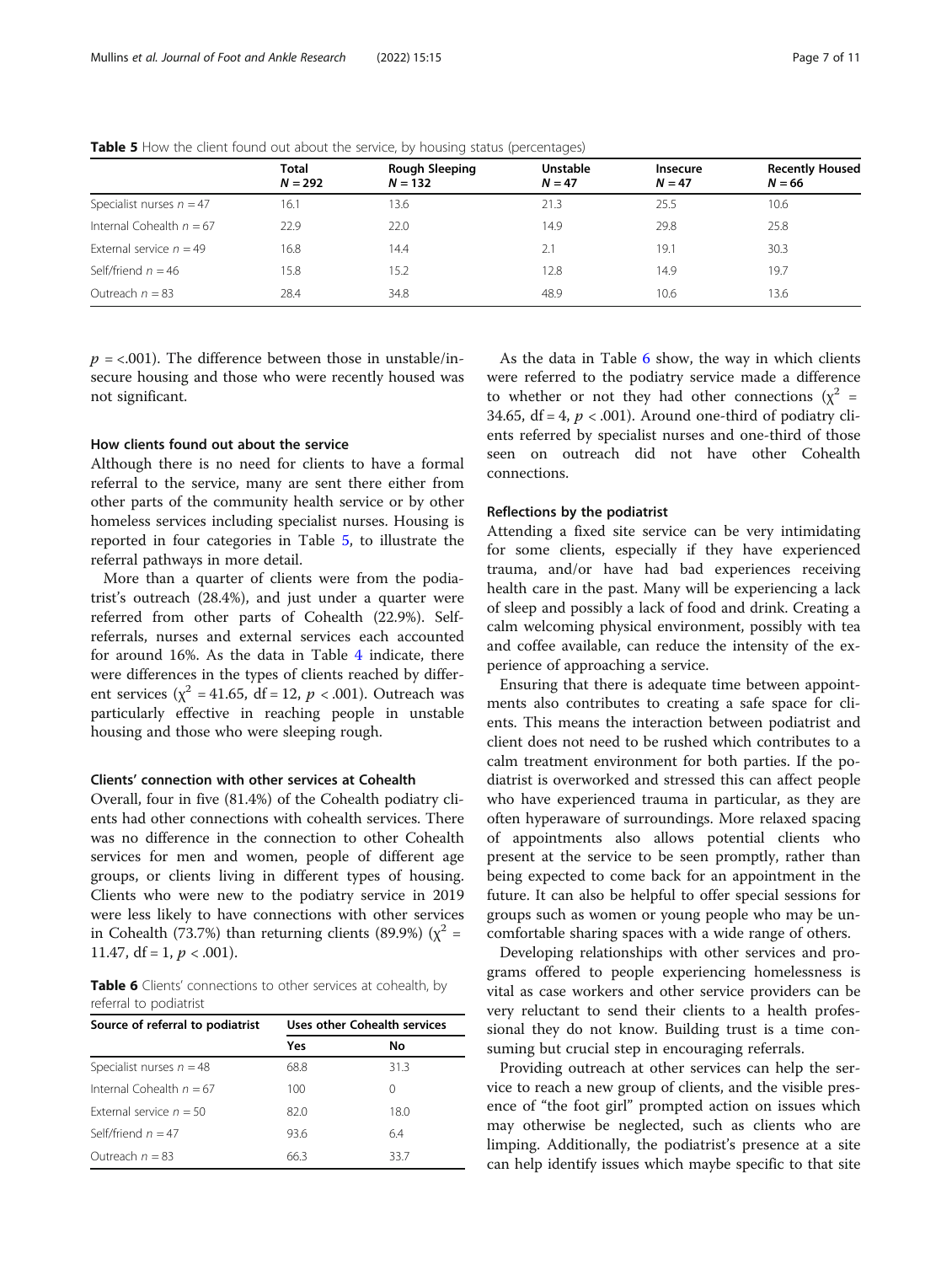– for example, a high level of tinea pointed to the need for improvements to the showering facilities in one service.

Podiatry can provide a gentle easing into physical touch and additional care for clients who are very reluctant to accept either of these. One client is known to have attended the podiatric service 19 times before being willing to accept any other assistance. The client had pitted keratolysis and would not shower at any of the services but did consent to footcare. Treatment by the podiatrist prevented the worsening of the pitted kerotolysis but also enabled other staff at the site to develop the client's trust. Ultimately the client reached the point where he could be housed in supported accommodation.

#### **Discussion**

This study identified that the most common presenting conditions in an inner-city podiatry service for people experiencing homelessness were skin and nail pathologies, the need for adequate footwear, biomechanical issues, and fungal infections. There were some differences in the presenting conditions of clients living in different housing situations, providing insights into the links between living conditions and podiatric issues.

Those who were sleeping rough were particularly prone to biomechanical problems, traumatic injury, and acute wounds, and although there were very few cases of pitted keratolysis, which is sometimes regarded as a dis-ease of the past, they all occurred in this group [\[25](#page-10-0)]. People sleeping rough have many issues which can affect their foot health, including being constantly on their feet, difficulty showering or maintaining foot hygiene, and are exposed to bacterial, viral, and fungal infections [[23,](#page-10-0) [26](#page-10-0)]. Some of their foot issues would be simple to address with antiseptic and dressings; however, it can be difficult for clients to carry wound care equipment, and they may experience their possessions being lost, stolen or even confiscated due to strict regulations to manage belongings left on the street [\[27](#page-10-0), [28](#page-10-0)].

A lack of storage facilities and the risk of having their belongings confiscated means that many people sleeping rough need to keep their possessions with them at all times [[28\]](#page-10-0). Frequently carrying heavy loads without proper footwear and equipment has been shown to have negative biomechanical impacts in military and other service populations, where footwear and training are provided to ameliorate the problems [\[29](#page-10-0)], and we have demonstrated that biomechanical problems are prevalent among those sleeping rough. The cohealth podiatrist was able to advocate successfully for some hiking backpacks to be distributed to try to alleviate this issue in the short-term; additionally, as a community health centre [[30\]](#page-10-0) Cohealth works with other organisations to advocate for changes to policies and systems that affect

communities' health and wellbeing, particularly for vulnerable populations.

The findings suggested that presentations for skin and nail pathologies were particularly prevalent among those who been recently housed. This may reflect one of the underlying benefits argued for a "Housing First" model to address homelessness [\[31](#page-10-0)]. It is beyond the scope of this paper to describe the Housing First model, except to note that, if clients are housed, they may then be better equipped physically and emotionally to address some of the issues which had not taken priority for them previously, including their foot and ankle health. This also highlights how important it can be to provide continuity of healthcare as someone transitions through different housing, as they will still have health issues which require support [[32](#page-10-0)]. Publicly funded podiatry and other health services need to be accessible to a person as they transition to secure housing, including recognising that the goal of sustaining secure appropriate housing is not always achieved the first time it is experienced [[33,](#page-10-0) [34](#page-10-0)], With its integrated services and links to other key providers in the sector, Cohealth is able to provide and support wrap-around continuous healthcare that is familiar to the person as they experience housing transitions.

There are limits to the type of care that can be provided in a homelessness podiatric service, given the living conditions of clients, particularly those sleeping rough. This means that treatments and interventions that might be commonplace in private or facility-based health services may not be practical. For example, strapping a client's feet is not appropriate in cases where it is almost impossible for the client to keep their feet clean and dry, and they often get confused about when and how to remove the strapping. Heat packs are also impossible for clients who do not have access to a microwave, as are icepacks for those without freezers. Even recommending rest can be difficult, as people need to move to access food or support services.

More than half of the people who attended this service needed assistance to access adequate footwear, including 42% of those who were recently housed. Adequate footwear is vital for people experiencing homelessness, as walking is often the primary mode of transport, with many people regularly carrying heavy loads; proper footwear can help to prevent overuse injuries, acute wounds, falls and chronic injuries [[35,](#page-10-0) [36\]](#page-10-0). Shoes may wear out or be lost or stolen, but (anecdotally) some clients are reluctant to accept additional footwear if it means adding to what they need to carry. Accessing some form of housing may remove this barrier.

A key role of the Cohealth Homelessness Team approach is to offer a primary healthcare outreach service, going out to where people are located, and assertively reaching those who may otherwise never receive primary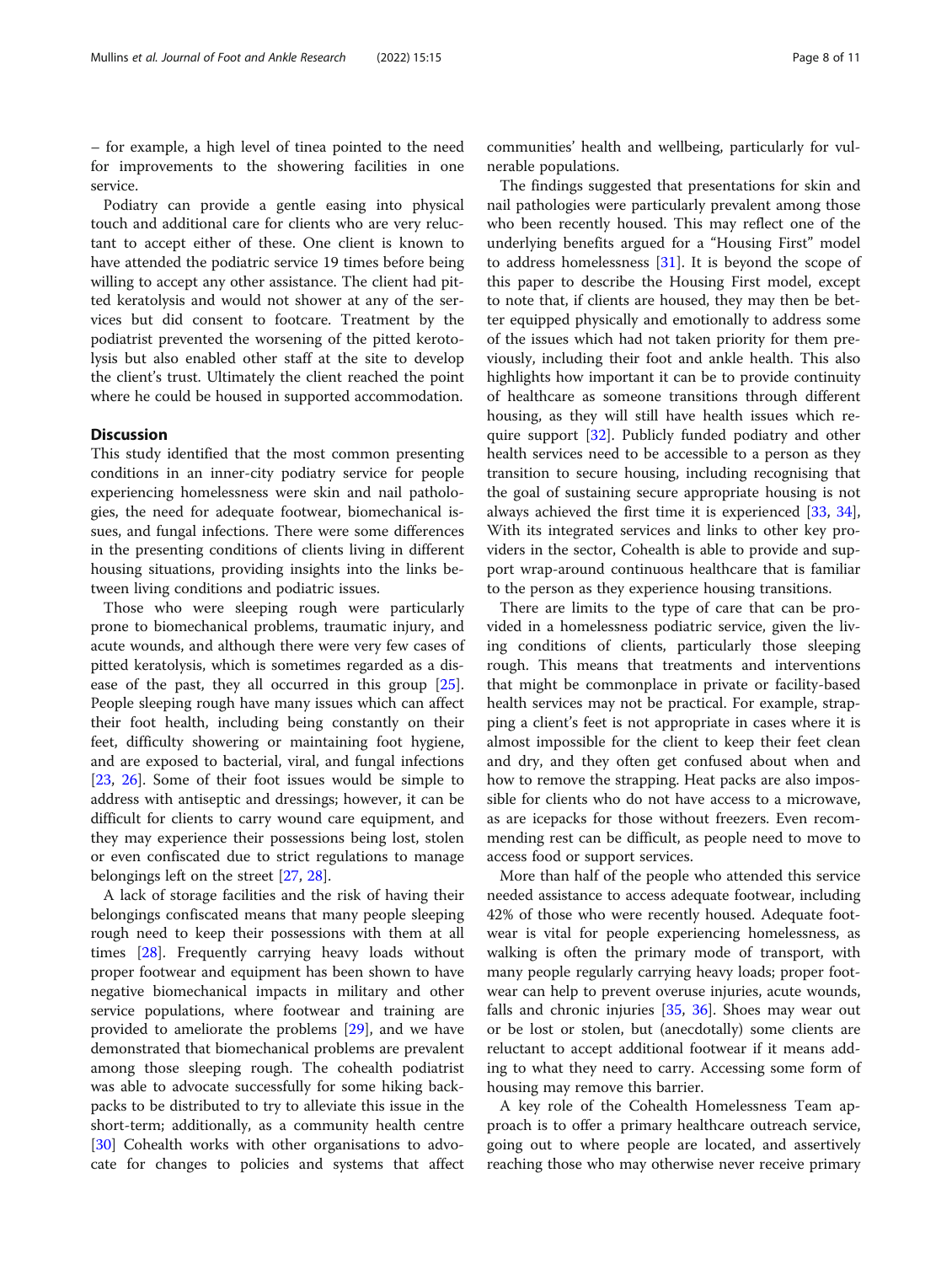health care, including podiatry. This study found that outreach work was particularly effective at engaging those who were either sleeping rough or in the most difficult housing conditions. The presence of the podiatrist was a prompt to both clients and staff to have issues addressed which may otherwise be neglected, and additionally, the podiatrist could identify some systemic issues at specific services which could be addressed.

The importance of partnerships and networks of providers working to support the health and wellbeing of people experiencing homelessness and insecure housing is highlighted in the findings. As well as long-term primary healthcare programs delivered by Bolton Clarke HPP and Cohealth, other service connections are supported by formal and informal agreements between a range of government and non-government organisations. Some of these organisations can provide resources to enable Cohealth to respond to the needs of clients where it has no funding available. For example, Cohealth is associated with Melbourne-based charity Footscape, which has a mission to "assist disadvantaged individuals and communities predisposed to debilitating foot pathology" [[22\]](#page-10-0). The material aid arm of this charity supplies some of the shoes and socks needed for distribution by Cohealth [[37\]](#page-10-0).

Podiatry is an essential component of primary healthcare for people experiencing homelessness and insecure housing. Problems with the feet cause discomfort or pain, and in some cases can lead to sepsis, amputation, or mortality. Given walking is the prime mode of transport for most people experiencing homelessness, podiatric problems can compound all the other difficulties they face. Additionally, many foot conditions can lead to serious problems if left untreated, which impacts negatively on the individual, as well as increasing costs to the health system. The decision to access podiatric care can be complicated for anyone; as for any health behaviour, it requires people to perceive a problem, believe it can be helped by podiatry and know how to access podiatric care [[38\]](#page-10-0). People experiencing homelessness self-report fewer foot conditions than are detected clinically [\[39](#page-10-0)], and it has been suggested that some people are reluctant to attend a podiatrist in particular because of embarrassment about the state of their feet which may be exacerbated those who are experiencing homelessness [[23](#page-10-0)]. This makes simplifying pathways to seeing a podiatrist critical. In this study fewer than one in seven people indicated that they had sought out the podiatry service themselves (or via a friend). All others attributed their attendance to either a health/welfare service recommendation or outreach by the podiatrist, further reinforcing the importance of creating a strong network collaborative service system for this population.

The podiatric service described here operates solely to address the needs of those experiencing homelessness and insecure housing. As well as a possible reluctance to seeking podiatric care, those experiencing homelessness are also known to seek help late for medical complaints. Many people experiencing homelessness have suffered previous trauma and it has been suggested that general practitioners should not conduct a physical exam at a first visit unless it is completely necessary, as it may exacerbate trauma [[2\]](#page-9-0). Making podiatric care easy to access, including through assertive outreach to people sleeping rough or residing in unstable or insecure housing as well as via services and programs offered at other organisations, is essential to reach those who may not seek care on their own. Once people have accepted and experienced this care positively, it may smooth the way for them to access other health and welfare services that are available to them. If people who are experiencing homelessness can be introduced to podiatry as health care which can offer immediate interventions and positive outcomes, this may serve as a gentle introduction to physical treatment for those who are cautious about medical care. Cohealth staff, including the podiatrists, adopt a trauma-informed approach, as priority populations for services are people who experience inequity in health and access to care through their experiences of a range of social determinants of health [[40\]](#page-10-0). All interactions with the podiatry service are aimed at building clients' confidence to seek care for other needs, including introducing clients to other staff and facilitating appointments with other services.

#### Strengths and limitations

The key strength of the study was that it provided insight into the foot and ankle health care needs of people who are often not recognised in health services research. The study was able to report on a large number of clients because the service is located in the central business district where many people sleeping rough live.

Due to the nature of this group we did not use a specific existing scale to classify their presenting complaints. In some instances we wanted to look in detail at the type of condition – for example, traumatic injury was coded separately from "wounds", as it was perceived to be of particular concern for those who were rough sleeping. On the other hand, all biomechanical issues are presented as one category, as the specific nature of the issue is not of concern. This may limit the comparability of our data to other studies conducted with other populations.

The categorisation of a client's homelessness (rough sleeping, insecure or unstable housing/newly housed) was based on what was recorded at the time of their presentation at the podiatrist. People who are homeless are known to cycle through different types of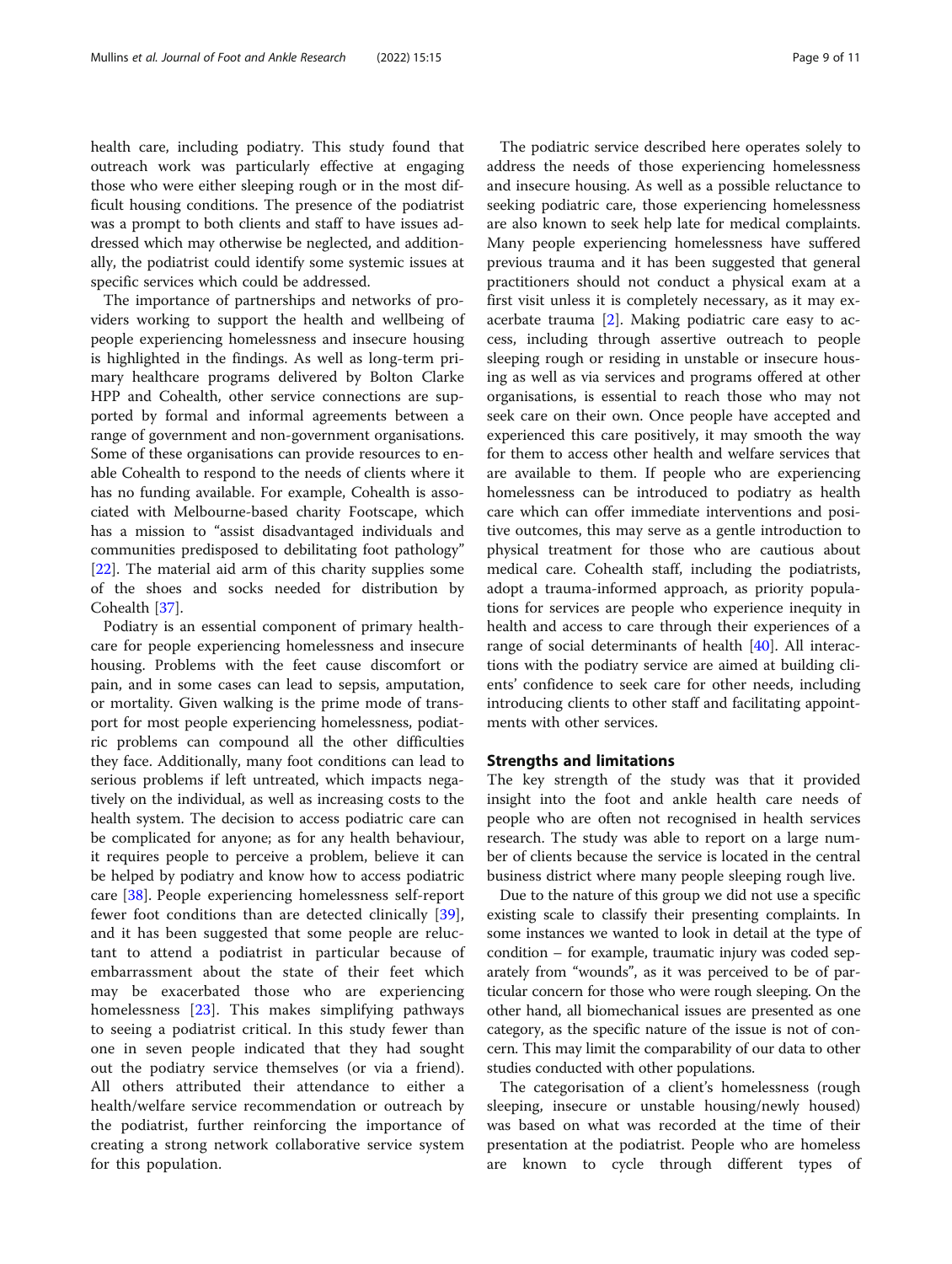<span id="page-9-0"></span>accommodation [[34\]](#page-10-0), so some may have acquired their problem while living in different conditions. However, where there are significant differences in the presentations by clients in different categories they fit with what would be expected of those living conditions, so this may not have impacted the results.

#### Recommendations for future research

Future research could explore strategies to intervene to prevent some of the common issues identified in this paper and adapt treatments that could be implemented with people experiencing homelessness. The role of podiatry as an entry point to other healthcare for people who face the greatest barriers to access could be explored further.

### Conclusions

This study demonstrated that reaching and intervening on foot and ankle problems of people experiencing homelessness--who may not seek care on their own- could be achieved through a publicly funded health service, using simplified pathways to access care including outreach. In addition to the long- and short- term benefits of the immediate podiatric treatment, building trust and connections through footcare may provide an entry point into accepting other health and welfare services. The provision of appropriate storage facilities may also help lessen the prevalence and impact of biomechanical issues for those sleeping rough, many of whom frequently carry heavy loads.

#### Acknowledgements

Not applicable.

#### Authors' contributions

RMM analysed the data and drafted the paper. REM provided the clinical services, developed the coding system and extracted and coded the data on podiatry presentations. NJM conceived the study, assisted developing the coding system. VJL designed the study and oversaw all aspects of the analysis and writing. All authors contributed to interpreting the data, writing the manuscript and all have read and approved the paper.

#### Authors' information

This paper resulted from a collaboration by cohealth and La Trobe University, which co-funds a Research Chair in Community Health, held by Professor Virginia Lewis. She is Head of the Centre for Health Systems Development in the Australian Institute for Primary Care and Ageing (AIPCA), where Robyn Mullins is a Research Fellow.

Rebecca Mannix is the podiatrist in the Homelessness Team at cohealth, who provided all the clinical care described here, and Nicole Marshall is the Practice Excellence Coach – Podiatry, working across all cohealth sites where podiatry is provided.

#### Funding

No specific funding was received for this project.

#### Availability of data and materials

Data is not available due to its confidential nature.

#### **Declarations**

#### Ethics approval and consent to participate

The project had ethical approval from both La Trobe University (HEC21028) and cohealth (HEAG2101). Consent was waived as the analysis used routinely collected data which was anonymised.

#### Consent for publication

Not applicable.

#### Competing interests

The authors declare they have no competing interests.

#### Author details

<sup>1</sup> Centre for Health Systems Development, Australian Institute for Primary Care and Ageing, La Trobe University, Plenty Rd & Kingsbury Dr, Bundoora, VIC 3086, Australia. <sup>2</sup>cohealth Melbourne, 53 Victoria St, Melbourne, VIC 3055 Australia. <sup>3</sup>cohealth Kensington, 12 Gower St, Kensington, VIC 3031, Australia.

#### Received: 26 August 2021 Accepted: 1 February 2022 Published online: 16 February 2022

#### References

- 1. Fazel S, Geddes JR, Kushel M. The health of homeless people in highincome countries: descriptive epidemiology, health consequences, and clinical and policy recommendations. Lancet. 2014;384(9953):1529–40. [https://doi.org/10.1016/S0140-6736\(14\)61132-6.](https://doi.org/10.1016/S0140-6736(14)61132-6)
- 2. Davies A, Wood LJ. Homeless health care: meeting the challenges of providing primary care. Med J Aust. 2018;209(5):230–4. [https://doi.org/10.](https://doi.org/10.5694/mja17.01264) [5694/mja17.01264](https://doi.org/10.5694/mja17.01264).
- 3. Australian Bureau of Statistics. Discussion Paper: Methodological Review of Counting the Homeless. 2006.
- 4. Australian Bureau of Statistics. 2049.0 Census of Population and Housing: Estimating homelessness, 2016. Canberra: ABS; 2018.
- 5. Chamberlain C, MacKenzie D. Understanding contemporary homelessness: issues of definition and meaning. Aust J Soc Issues. 1992;27(4):274–97. <https://doi.org/10.1002/j.1839-4655.1992.tb00911.x>.
- 6. Australian Commission on Safety and Quality in Health Care. [https://www.sa](https://www.safetyandquality.gov.au/sites/default/files/migrated/1.3-Cellulitis.pdf) [fetyandquality.gov.au/sites/default/files/migrated/1.3-Cellulitis.pdf](https://www.safetyandquality.gov.au/sites/default/files/migrated/1.3-Cellulitis.pdf) Accessed 12 August 2021.
- 7. To MJ, Brothers TD, Van Zoost C. Foot conditions among homeless persons: a systematic review. PLoS ONE. 2016;11(12):e0167463.
- 8. Buldt A, Menz H. Incorrectly fitted footwear, foot pain and foot disorders: a systematic search and narrative review of the literature. J Foot Ankle Res. 2018;11(1):43.
- 9. Schwarzkopf R, Perretta DJ, Russell TA, Sheskier SC. Foot and shoe size mismatch in three different New York City populations. J Foot Ankle Surg. 2011;50(4):391–4. [https://doi.org/10.1053/j.jfas.2011.04.030.](https://doi.org/10.1053/j.jfas.2011.04.030)
- 10. Moes J. Proper fitting shoes: reducing pain, increasing activity, and improving foot health among adults experiencing homelessness. Public Health Nurs. 2019;36(3):321–9. [https://doi.org/10.1111/phn.12604.](https://doi.org/10.1111/phn.12604)
- 11. Chicharro-Luna E, Ortega-Avila AB, Requena-Martínez A, Gijon-Nogueron G. Fit for purpose? Footwear for patients with and without diabetic peripheral neuropathy: a cross-sectional study. Prim Care Diab. 2021;15(1):145–9. [https://doi.org/10.1016/j.pcd.2020.08.009.](https://doi.org/10.1016/j.pcd.2020.08.009)
- 12. International Working Group on the Diabetic Foot. [https://iwgdfguidelines.](https://iwgdfguidelines.org/guidelines/guidelines/) [org/guidelines/guidelines/](https://iwgdfguidelines.org/guidelines/guidelines/) Accessed 12 August 21.
- 13. Beaney AJ, Nunney I, Gooday C, Dhatariya K. Factors determining the risk of diabetes foot amputations – a retrospective analysis of a tertiary diabetes foot care service. Diabetes Res Clin Pract. 2016;114:69–74. [https://doi.org/1](https://doi.org/10.1016/j.diabres.2016.02.001) [0.1016/j.diabres.2016.02.001.](https://doi.org/10.1016/j.diabres.2016.02.001)
- 14. Australian Institute of Health and Welfare. Allied health and dental services. Canberra: AIHW; 2020.
- 15. Australian Institute of Health and Welfare. Primary health care. Canberra: AIHW; 2020.
- 16. Australian Podiatry Association. 2020 Foot Health Survey. [https://www.podia](https://www.podiatry.org.au/documents/item/2319) [try.org.au/documents/item/2319](https://www.podiatry.org.au/documents/item/2319). .
- 17. Menz HB, Gill TK, Taylor AW, Hill CL. Predictors of podiatry utilisation in Australia: the North West Adelaide Health Study. J Foot Ankle Res. 2008;1(1):8.